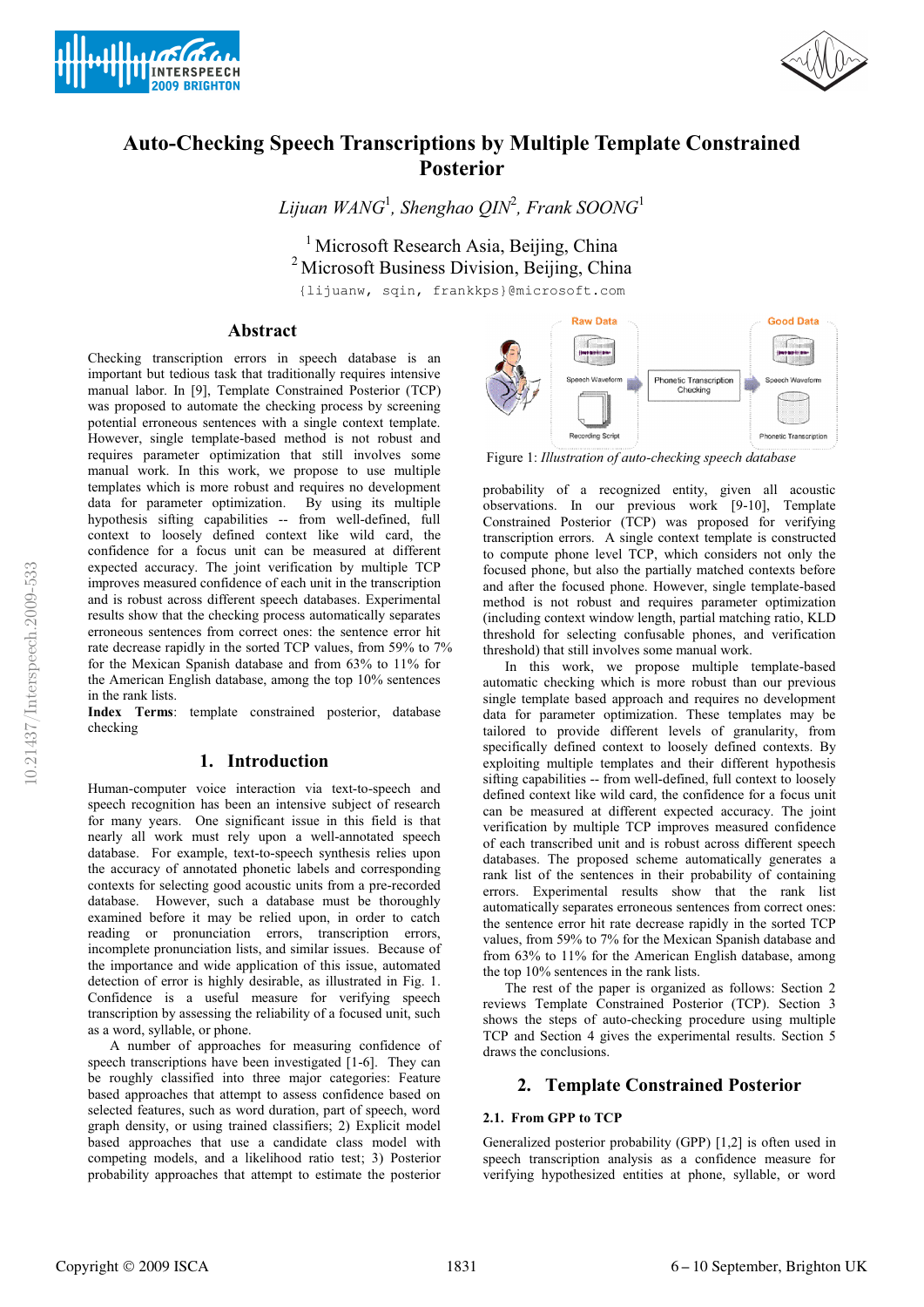levels. For a selected focus unit, e.g., a word, the acoustic probability and the linguistic probability of that word are compared against the total set of possible hypotheses to generate a ratio. Eq. 1, below, defines this relationship.

$$
p(w | x_1^T) = \frac{\sum_{h \in H} p(h)}{\sum_{h \in R} p(h)}, \quad H \subset R
$$
 (1)

Let R represent the search space, which includes all possible string hypotheses for a given sequence of acoustic observations  $x_1^T$ . In practice, the search space R is usually reduced to a pruned space, for example a word graph. H, a subset of R, contains all string hypotheses that include/cover the focused word "w" by a given time range between starting and ending points. The posterior probability of "w" can be obtained by Eq. 1, i.e., the sum of the probabilities of string hypotheses in H divided by the sum of probabilities of string hypotheses in R. Therefore, finding the right hypothesis subset H of R is a critical step in computing the posterior probability  $P(w | x_1^T)$  for verification. Eq. 2, below, provides an example equation for calculating generalized word posterior probability [2].

$$
p([w;s,t] | x_1^T) = \sum_{\substack{N, \{w;s,t\}^N \\ \exists n, \, 1 \le n \le N \\ (s,t) \in \mathbb{N}_n, \, t_n \neq \phi}} \frac{\prod_{n=1}^N p^\alpha \left( x_{s_n}^{t_n} | w_n \right) \cdot p^\beta \left( w_n | w_1^N \right)}{p(x_1^T)} \tag{2}
$$

TCP is an extension of the generalized posterior probability [9,10]. Since the templates are flexibly constructed, TCP can either be reduced to the traditional GPP, which considers only the focus unit, or be built upon a template of complex topology, where specific context for the focus word is defined. Moreover, the templates allows a "sifting" of hypotheses; only those hypotheses that match both the focus unit and the specified contexts are included in the search space, which leads to higher calculated probability for the focus unit and greater confidence.

#### **2.2. Template and its variation**

We denote a Template by a triple  $[\tau; r; s, t]$ . Template  $\tau$  is a pattern composed of hypothesized units and metacharacters that can support regular expression syntax; *r* stands for the partial match ratio and ranges between 0 and 100%. This means the relevant path needn't 100% match the template. [s, t] defines the time frame constraint on the template.

As shown in Fig. 2, basic template  $T_1$  depicts the simplest type of template, ABCDE, where C is the focus unit, and AB and DE are the left and right context respectively. Template *T*2, A\*CDE, includes a wild-card \* that indicates an arbitrary character in that particular position: A\*CDE matches AACDE, AFCDE, or ACDE. Template *T*3, ABCфE, includes a blank, ф, to indicate a null in this position. Template *T*4, ABC?E, includes a question mark, ?, to indicate that the word which appears in this position has not been identified yet.

These basic templates can be combined to construct a compound template, such as template T5 depicted in Figure 2. With reference to compound template T5, a matching string hypothesis may include either A or K in the 1st position, include B or any element at the 2nd position, includes C at the center position, and so on. Depending upon the specified minimal matching constraint and whether some or all of these elements can be partially matched, the search space generated from compound template T5 may be substantially larger than that generated from a basic template.



#### **2.3. TCP calculation**

Once a template is constructed, an appropriate hypothesis set  $H([T; r; s, t])$  is determined by matching all the string hypothesis against the template. The hypothesis set under stringent template constraints can be much smaller than that under the traditional GPP approaches. The Template Constrained Posterior (TCP) of [*T; r; s, t*] is calculated as the generalized posterior probability summed on all the string hypotheses in H( $[T; r; s, t]$ ), as Eq. 3 shows.

$$
P([T;r;s,t]|x_1^T) = \sum_{\substack{N,h=[w,s,t]_1^N\\h\in H([T;r;s,t])}} \frac{\prod_{n=1}^N p^{\alpha}(x_{s_n}^{t_n} | w_n) \cdot p^{\beta}(w_n | w_1^N)}{p(x_1^T)}
$$
(3)

where  $x_I^T$  is the whole sequence of acoustic observations, *α* and *β* are the exponential weights for the acoustic and language model likelihoods, respectively. In calculating TCP, the reduced search space, the time relaxation registration, and the weighted acoustic and language model likelihood are handled similarly as in GPP [2]. The difference between the TCP and GPP is the determination of the string hypotheses set, which corresponds to the term under the sigma summation notation.

The TCP approach examines both the focused unit and the context to the left and right of the focused unit. In this way, the TCP approach provides additional robustness against incorrect time boundaries, which may be caused by insertion, deletion, or substitution errors [6]. Also, the proposed template constrained approach uses templates to limit the hypothesis set during the posterior probability calculation for a selected focus unit. These templates may be tailored to different granularity. This makes it possible to measure confidence at different precision levels.

# **3. Auto-checking Phonetic Transcription by Multiple TCP**

Phone level TCP is used as the confidence measure to identify potential phone errors in phonetic transcriptions. A template [*T; r; s,t*] for a focused phone is constructed as shown in Fig. 3.  $p_k$  is the focused phone,  $p_{k-L} \cdots p_k \cdots p_{k+L}$  is the phone string covering the 2*L* context phones before and after  $p_k$ .  $\tilde{p}_i$ represents the confusable phone of  $p_i$  (k-L≤i≤k+L). The confusability between two phones is assessed by the Kullback-Leibler Divergence (KLD), which is a measure of the dissimilarity between two probabilistic models [8]. *r* is the partial match ratio among the *2L* context phones. [s, t] defines the time frame constraint of the template, i.e., *s* is the start time of  $p_{k-L}$  and *t* is the end time of  $p_{k+L}$ . The correct hypotheses set H for [*T; r; s,t*], as defined in Eq. 1, is obtained by finding every string hypothesis that contains a subpath that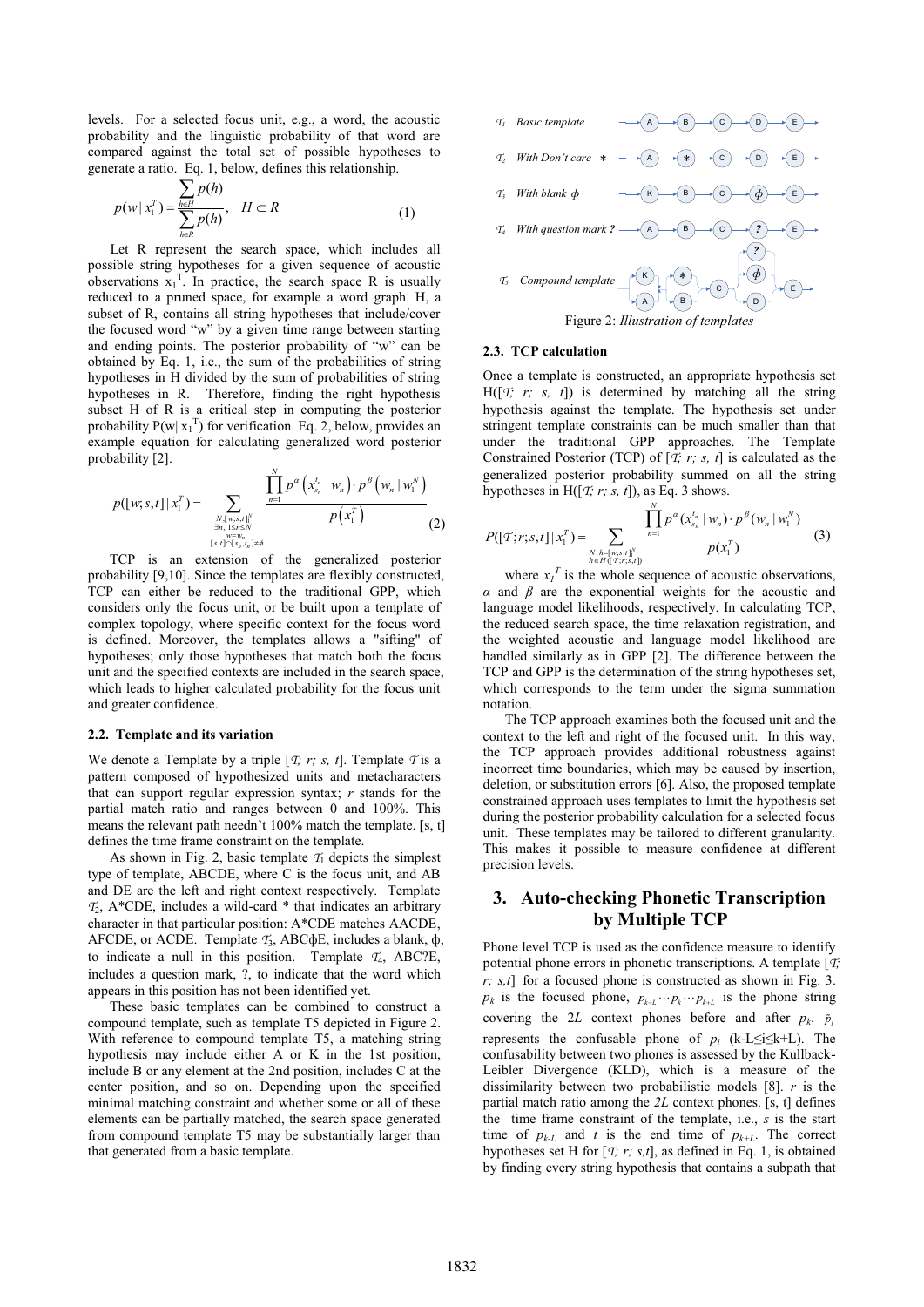r% partially matches the template and also overlaps the specified time interval [s, t].



Figure 3: *Illustration of template for the focused phone pk*



Figure 4: *A flowchart of auto-checking procedure by TCP* 

Fig.4 shows the flowchart of the auto-checking procedure, which can be accomplished in six steps as follows.

**Step 1. Phone graph decoding.** Firstly, with acoustic model and language model, ASR phone decoder generates phone graph for a spoken input. The acoustic model can be trained speaker independently or dependently. The language model used in the decoder is phone tri-gram model.

**Step 2. Forced alignment.** In order to get the starting/ending time boundaries for each phoneme, forced alignment is carried out between the initial phone transcription and the acoustic signals. The acoustic model is the same one used in phone graph decoding.

**Step 3. Confusable phone pairs generation.** The confusability of each phone pair is evaluated by KLD calculated upon the acoustic model.

**Step 4. Template construction and TCP calculation.**  Each phone in the initial phone transcription is regarded as a focused phone, for example the focused phone "ey" in Fig. 5. Rather than construct one template with optimized parameters [9], we construct multiple templates according to the focused phone and its left and right context phones. As shown in Table 1, by setting the context window length, the threshold for selecting the number of confusable phones, and the partial matching ratio, multiple templates are generated. Some more rigid templates are constructed according to the specific context, while others are more flexibly constructed with more confusable phones or lower partial match ratio. The motivation is to use multiple templates of different hypothesis sifting capabilities -- from well-defined, full context to loosely defined context like wild card to measure corresponding confidence at different expected accuracy. The TCP values for all the templates of each phone are calculated. By taking a closer look at the TCP values on the 1,000 experimental sentences, the TCP values distribution for fine, medium, and coarse templates are shown in Fig.6.

**Step 5. Quality inspection.** Once the TCP calculation is complete, we can start the quality inspection process. For each focused phone in the transcription, we calculate multiple TCP values. Each TCP value is quantized into a number of bad marks (as shown in the right column of Table. 1). The bad marks of all the multiple templates are summed up to represent the erroneous possibility of the focused phone. A phone may get no or multiple bad marks. The more bad marks a phone gets, the higher the probability it is erroneous. In practical database application of auto-checking, the verification decision is made at the sentence level. The bad marks of a sentence can be obtained by accumulating the bad marks of all phones in the sentence. Therefore, the more bad marks a sentence gets, the higher the probability it contains multiple erroneous phones.

**Step 6. Rank list generation.** For a speech database with thousands of sentences, each sentence is labeled by a number of bad marks. Then all the sentences are sorted according to their number of bad marks. The most likely mis-transcribed sentences are at the top of the rank list. As shown in Fig. 6, in the Mexican Spanish speech database, which contains 10,011 sentences, the top 10% sentences in the sorted rank-list have been labeled with bad marks. So, manual checking is only needed for sentences on top of the rank list. Or, we can simply remove the top 10% data that tend to contain errors and eliminate manual checking completely.

|          | Focused Phone                                                                                         |  |
|----------|-------------------------------------------------------------------------------------------------------|--|
| Phonetic | The temptation of magic and                                                                           |  |
|          | <b>Transcription</b> $\int dh \, dx / t \, dh$ <b>m</b> p t <b>ey</b> sh ax $n / ax$ v / m ae jh ih k |  |
|          | ₹ Context Window                                                                                      |  |

Figure 5: *Illustration of a focused phone and a context window*

| raore 1, <i>The conon acted manpic tem</i>                                                                    |     | .          |       |
|---------------------------------------------------------------------------------------------------------------|-----|------------|-------|
| Template $\tau$                                                                                               | r   | <b>TCP</b> | Bad   |
|                                                                                                               |     | (log)      | marks |
|                                                                                                               | 0.4 | $-1.23$    | ok    |
| sh<br>ax<br>$\mathbf{n}$<br>m                                                                                 | 0.6 | $-4.72$    | ok    |
|                                                                                                               | 0.8 | $-11.45$   | මම    |
|                                                                                                               | 1   | $-\infty$  | මමම   |
|                                                                                                               | 0.4 | $-0.14$    | ok    |
| ih<br>$\sin$<br>n<br>m<br>ax                                                                                  | 0.6 | $-0.56$    | ok    |
|                                                                                                               | 0.8 | $-2.37$    | ok    |
|                                                                                                               | 1   | $-6.53$    | ☺     |
| `ih<br>sh<br>k<br>n<br>m<br>ey<br>$\mathbf{m}$<br>ax                                                          | 0.4 | $-0.12$    | ok    |
|                                                                                                               | 0.6 | $-0.55$    | ok    |
|                                                                                                               | 0.8 | $-2.37$    | ok    |
|                                                                                                               | 1   | $-5.74$    | ☺     |
| d                                                                                                             | 0.4 | 0.14       | ok    |
| b<br>e <sub>h</sub><br>ch<br>k                                                                                | 0.6 | $-0.13$    | ok    |
| $\mathbf n$<br>k<br>m<br>(ih)<br>$\left($ sh $\right)$<br>ey<br>p<br>p<br>(m)<br>$\mathbf n$<br>S<br>(ax<br>t | 0.8 | $-1.66$    | ok    |
|                                                                                                               | 1   | $-3.28$    | ok    |



Figure 6: *TCP value histogram for fine, medium, and coarse templates* 

Table 1: *The constructed multiple templates and their TCPs*